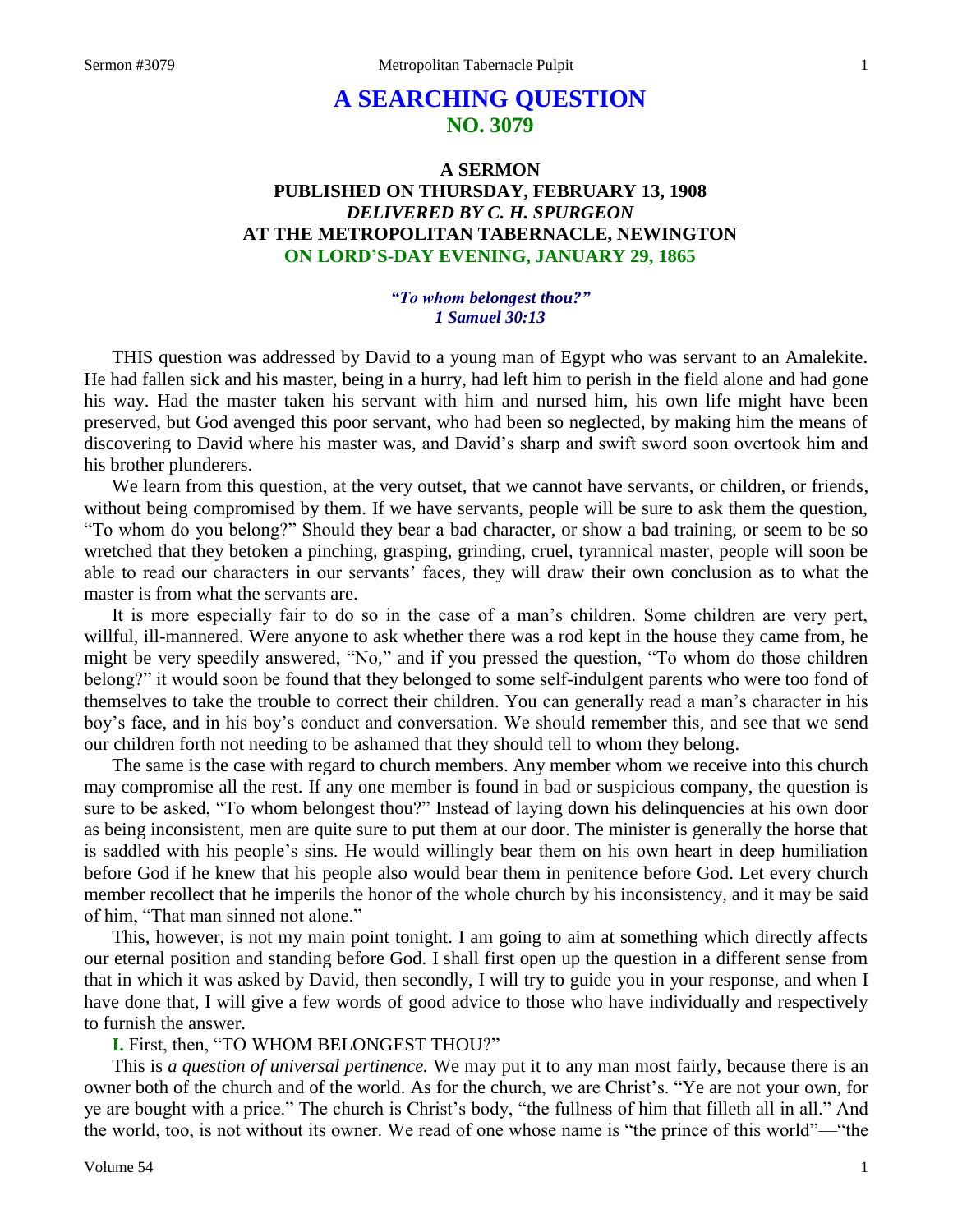prince of the power of the air; the spirit that now worketh in the children of disobedience." While some men are the children of God, are all other men to be regarded as orphans? Oh, no! Christ says to them, "Ye are of your father the devil, and the lusts of your father ye will do." There are no unowned men. We are, every one of us, either ranked under the banner of Prince Immanuel, to serve Him and fight His battles, or else beneath the Black Prince, Satan, enrolled to do evil and to perish in our sins. It is a very proper question then, to ask of every man and woman, "To whom belongest thou?"

The question, too, is *one which can be answered,* because a man must belong either to one owner or the other. It is no use troubling people with questions which are too mysterious to be answered, but this is plain and pointed. You either belong to God or else you belong to His enemy. You are either bought with Jesus' precious blood or else you are still a bond slave of Satan. Which are you?

If it were possible to dwell in an intermediate state, this might be a puzzling inquiry, but there are no neutralities in religion. There is no such thing as being in the valley while the two hosts are on either side on the mountains. You are either this day standing shoulder to shoulder with Prince Immanuel's warriors, or else, when the muster roll of the army on the opposite side is read, you are most certainly numbered there.

All attempts to serve God and the world too must end in bitter failure. Mark Antony yoked two lions together, and drove them through the streets of Rome, but no man shall ever yoke together the Lion of the tribe of Judah and the lion of the pit. No man ever tries to walk on two sides of the road at the same time, unless he is intoxicated, and it argues gross intoxication of mind and spirit when a man attempts to serve both God and mammon—to win eternal life, and yet to live like the spiritually dead.

This is a question which you can answer, my brethren. Now do not play with your eternal interests and say, "Well, I am sure I don't know." You do know. Do not put it off with quibbles, do not say you will make the inquiry by and by. You know tonight whether you are a child of God or not, or else, if you are half-afraid that you are not the Lord's, and you are saying—

## *"'Tis a point I long to know,"—*

then you will never be happy until you do know it, and you will not be able, I think, to give sleep to your eyes nor slumber to your eyelids till, in answer to my question, "To whom belongest thou?" you can say, "I belong to Christ, He has bought me with His blood, and I am His in life, and shall be His in death, and His throughout eternity."

This is *a question of a very practical character.* We are sometimes told that we preach upon subjects which do not concern the ordinary race of men. Secularism comes and tells us that we are dealing with another life when we ought to be teaching people what is proper to be done in this life. Ay, but that is a mistake, for there is nothing more practical for daily life than true religion, and this question is one of the practical ones which true religion suggests.

Remember, dear friends, to whomsoever you belong you are quite sure to serve your master. If you belong to Satan, I know that you will do Satan's work. Perhaps you will do it in his livery, and there is some sort of honesty in that. Perhaps you will curse, and swear, and drink, and so on, and that is serving Satan in Satan's livery, but it is just possible that you will do Satan's work in Christ's livery. You may wear the cross on your arm, and yet, for all that there may be a devil in your heart, like some of the old inns we have read of, which had the sign of an angel without, but they served the devil within, and doubtless there are many men of this sort nowadays.

If you are Satan's, you will serve Satan, but if you are Christ's, you will serve Christ. You surely will, for it is written of all Christ's servants. "The love of Christ constraineth us, because we thus judge, that if one died for all, then were all dead; and that he died for all, that they which live should not henceforth live unto themselves, but unto him which died for them and rose again." Christ's servants serve him. Is it not written, "His servants shall serve him"? Your whole life on earth will be affected by your answer to the question, "To whom belongest thou?"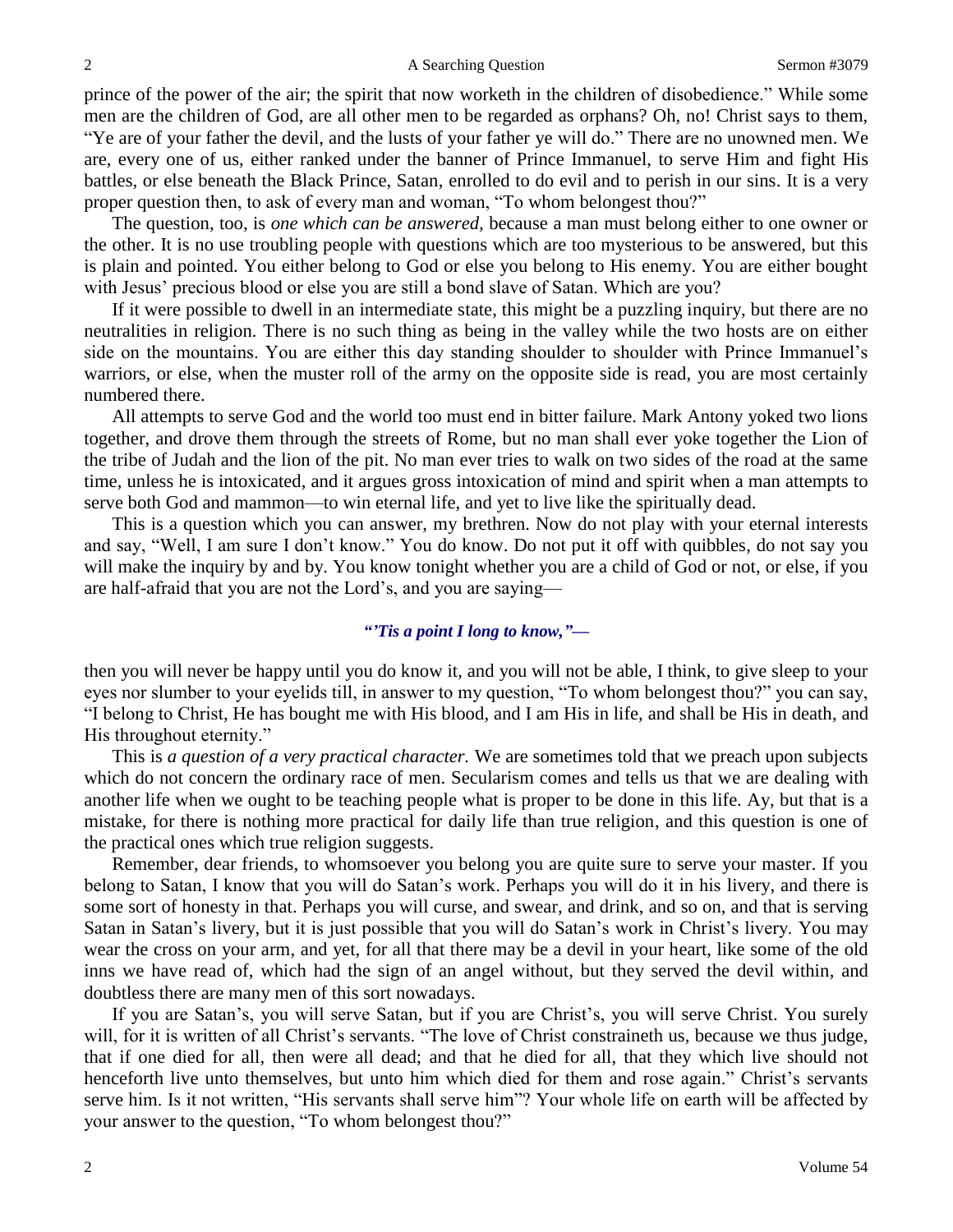#### Sermon #3079 **A Searching Question** 3

But then *remember what a weight hangs upon this question with regard to your eternal interest.* It will all depend, at the last, as to whether you shall enter heaven or hell, on this question, "To whom belongest thou?" If you belong to Christ, this shall be your reception, "Come, ye blessed of my Father, inherit the kingdom prepared for you from the foundation of the world."

But if you do not belong to Christ, what will be the fate of the best of you? You will knock at the gate with the piteous cry, "Lord, Lord, open to us!" And what will be the answer? "I know you not." If you had belonged to Christ, He would have known His own property, but in that day He will disown you, and tell you, "You are not mine; depart from me, ye cursed, into everlasting fire, prepared for the devil and his angels."

"Eternal weal or endless woe" hangs, then, on this question, "To whom belongest thou?" Harps of gold, songs of celestial harmony, crowns of eternal glory are yours if you belong to Christ, but oh! if you are not Christ's, and you live and die without an interest in Him, then groans, and cries, and awful despair, looks of burning wrath and piercings of almighty vengeance must be your everlasting doom, to sail forever across a sea of anguish, and neither founder nor reach a port; to climb forever the burning mountain of despair, and neither sit still, nor perish, nor yet reach the summit; forever climbing kneedeep in grief and agony, and yet never, never finding an end to it all! Be careful then, that you answer this question very solemnly as in the sight of God, for on this—

# *"Slender thread Hang everlasting things."*

I am not afraid that you will not eventually answer the question, I am afraid, however, that you will say, "It does not matter just now." It will matter very soon. How soon do men come to their graves! They stumble on them unawares full many of them! I saw a man the other day in as good bodily health as I think I ever saw any man to be, and soon after it was said to me, "Do you remember So-and-so?" "Yes." "He is dead!" I drew my breath. Dead! Why the man looked as if he would certainly live for another twenty, or thirty, or forty years. Dead! Can it really be so? And then I met the next day with another who said, "You know Mrs. So-and-so's husband?" "Yes." "He is dead."

Sometimes I begin to wonder that I find anybody alive. At the head of such a vast congregation as this, there are so many journeys to the tomb for me to make that I feel, perhaps, more than any of you, that I live in a dying world. Standing with my foot once or twice a week on the edge of the grave and saying, "Dust to dust and ashes to ashes," over so many of my fellow mortals, I dare not look upon you as living men, but only as men who are soon to die. Would God that I could add of all of you that I look upon you as men who are going to the land of the living where they never die!

This question will press hardly upon you, dear friends, when you have to go upstairs to undress for your last sleep, it will press hardly upon you when they wipe the clammy sweat from your brow, and death begins to glaze your eyes. It will press hardly upon you, sinner, when the death rattle is in your throat, and you have the gloomy answer in your soul, "I fear that I am not Christ's, but am without God and without hope."

But O, Christian, what a solace it will yield you, at the last, to be able to feel, when the eventide has come, and you are about to sleep the last great slumber, "I am Christ's, and I go to rest upon His bosom till the trumpet of the archangel shall startle my slumbering ashes, and shall bid them rise in the image of my dear Redeemer. I am Christ's, and though I die, yet shall I live. I am Christ's, and though worms destroy this body, yet in my flesh shall I see God!"

**II.** Secondly, with great brevity, I WILL TRY AND HELP YOU IN MAKING A RESPONSE.

It will go a great way towards it, dear friends, if you will *tell me where you were born.* "Where I was born?" asks one, "are you desirous to know how old I am?" Well, I do mean that though perhaps in a different sense from that you put upon my inquiry. You were all born once, and it matters nothing where you were born that time, or very little indeed, but were you ever born a second time? You do not know!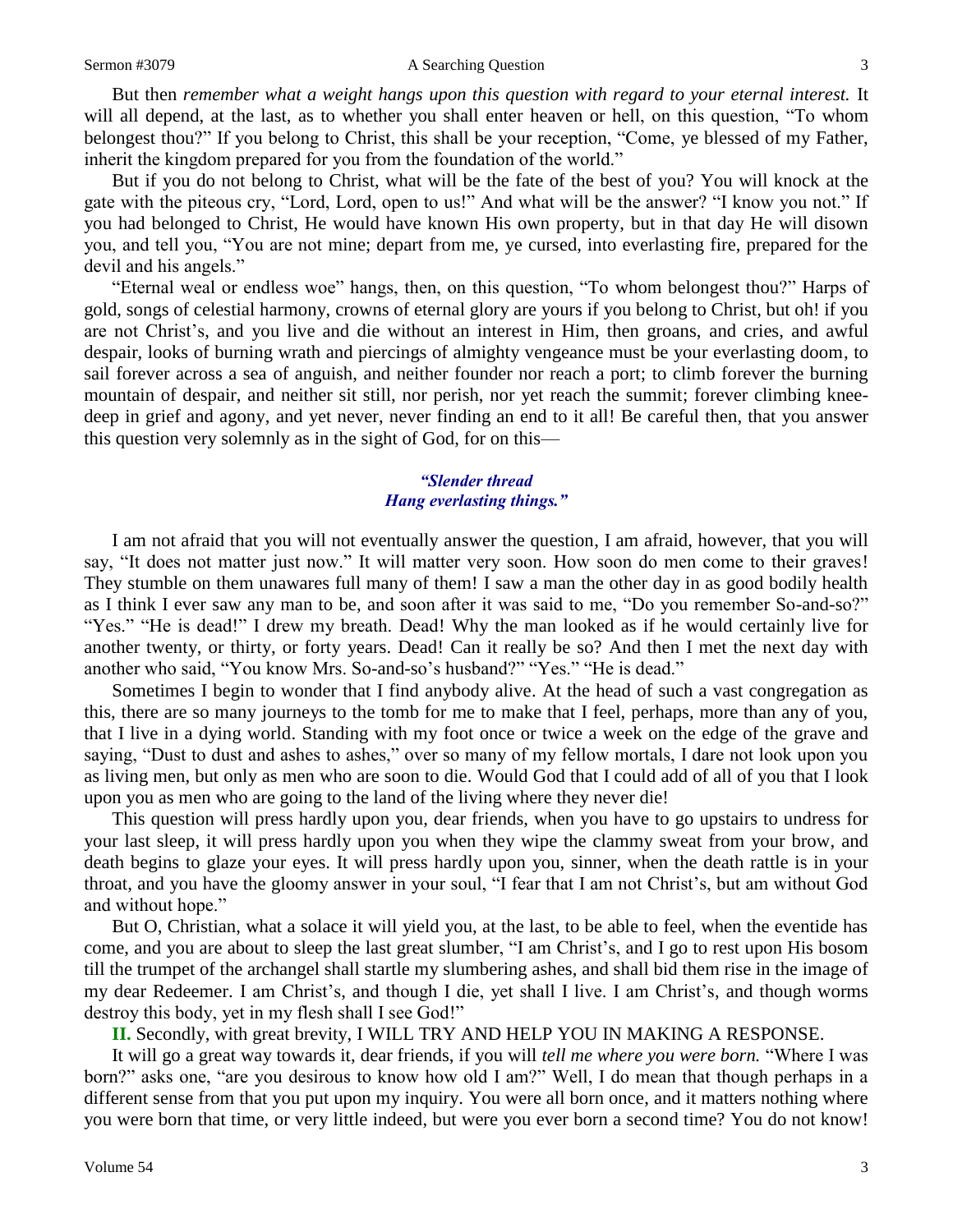What, do you not know that you were ever privileged with a new birth? Were you born a second time, you would know it. A man cannot have spiritual life in him, and yet be unconscious of it. He may sometimes doubt, but there are other times when he knows and feels the operation of new faculties.

Were you ever born twice? Recollect that every man who is only born once will have to die twice, but the man who is born twice will only have to die once, and even that once dying will be no moribund experience, for it will only be the gate into eternal life. To be born twice is to escape the second death, but to be born only once is to fall into the second death forever. Are you born again? If so, you are Christ's.

"But," says one, "what is it to be born-again? Is it to have a few drops of water sprinkled on my forehead by a priest? Or is it to be immersed in floods of water?" These regenerate not the soul. It is to have a new nature put into you by the Holy Spirit according to God's own covenant promise, "A new heart also will I give you, and a new spirit will I put within you." This it is to be born again, and if you are not born again, however moral or good you may be, you do not belong to Christ, you belong to Satan, and with him you have your part.

It will help you, again, to answer this question if you will first answer another, *What company do you keep?* I do not mean to ask whether you associate with the immoral, of course if you do that, that settles the point at once. You who associate with persons of immoral lives should recollect that you will be bound up with this company, and as you have been with thieves, and drunkards, and harlots here, you will go with them where they go, and be bound up with them in bundles to be burned.

But I mean, where is your chosen company? It is very hard for some people to get the company they would wish to have. Some of you are placed in positions in life where you are obliged to associate very much with the ungodly, but I will put the question so as not to hurt your mind, "When you can pick your company, where do you go?" It is written in the Acts of the apostles, "And being let go, they went to their own company." Now, when you are let go and can go where you like, where *do* you go?

I was sitting lately by the bedside of a poor woman who was very ill. We had been talking of the things of God, and among other evidences which she was mentioning as to her reason for believing that she was going to heaven ere long, she said, "I never could bear the company of the wicked, and I do not think that God will send me, in the next life, where I never would go in this life. I have always loved to be with His people, and though I have been the vilest of them all, yet still I love to bow with them in prayer, and to join with them in holy song, I have had my happiest times when I have been with the people of God, and I think He will not take me away from the people I have associated with in my lifetime."

If you belong to Satan, you know you will go with your fellow servants, but if you belong to Christ, you will look out for those who wear Christ's livery, and you will go with them. The old proverb says that "Birds of a feather flock together."

There is a story told in the old legends, of a holy young man who once went to the theater, but the devil went into the theater that night—the devil does go there occasionally—and he took this young man off with him! A certain holy man, to whom this young man belonged, went to the devil and he said, "You have taken away one of my disciples, he belongs to me, he is a very excellent young man, and you have no business with him!" "Ah!" said the devil, "but I found him on my premises and I took him."

I think the devil was right for once. Let those who would be accounted Christians, and yet occasionally associate with the world in its doubtful pleasures, think of that story and keep off the devil's premises. You will be sure to be known by your company.

A young man who had begun to associate with bad companions told his father he did not know that he could get any hurt by doing so. The father stooped down, and taking the tongs in his hands, picked up a black coal and told his son to hold it. The son said he would rather not. "It is not hot," said the father, "it won't burn you." "No," replied the son, "but if it won't burn me, it will blacken me." So you who wish to have an exemplary character before God and before men, remember that if ill company does not burn you to your hurt, it is sure to blacken you by damaging your reputation.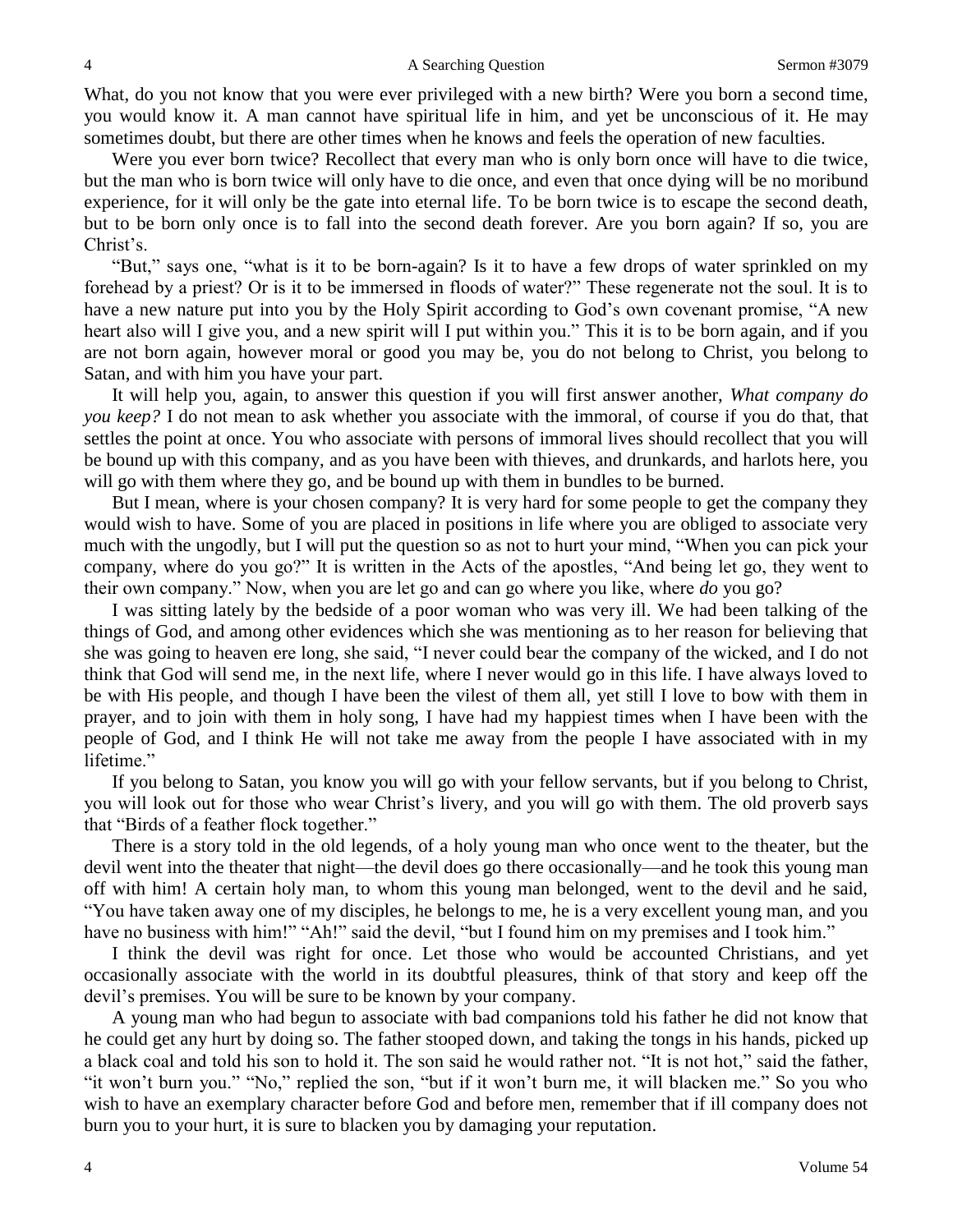#### Sermon #3079 **A Searching Question** 5

However, as I said before, we can tell you by your company. Dead fish float down the stream, but live fish swim against it. Do you swim against the stream? Have you learned to go against the current? Do you strive to get up, up towards the great Source of everything that is good and true, or do you float along the stream of pleasure with the mass of the world? Then you may readily know to which side you belong.

You may judge, again, by this, *What is your dialect?* I suppose a person well up in the dialects of the various counties would very soon discover that I came from Essex. At any rate, if I meet a West-country man, or a brother from the Midland counties, and especially one from Yorkshire, I know within a little whereabouts he came from by his particular twang. There is a dialect about people by which you can tell them. Not that you can always tell a man's character in five minutes, but give him time, let him talk his heart out, and especially let him get a little cross, or a little excited, and you will very soon find him out by the words he uses.

What is your dialect? Is it anything that is impure, loose, low? Or do you desire to speak as Christ spoke, so that your conversation may be seasoned with salt, and may minister edification to your hearers? It is a very bad sign when a man professes to be religious, yet lets an oath out now and then when he comes to a place of worship regularly, and yet says some very nasty, ugly words sometimes. There is death in that pot I am afraid. If the Lord does not cure you in the mouth, depend upon it, He has not cured you down deep in the heart.

There is a common saying about a man being "good at bottom," but I do not believe in it, for if a man is not good on the top, you may depend upon it that he is not good at bottom. If you went to Covent Garden Market, and wanted to buy some fruit, and you found it rotten at the top of the basket, you would not believe the salesman if he said, "My dear sir, it is very good at bottom." "No," you would say, "excuse me, but you always put the best on the top."

So, when a man's talk is not what it should be, and his conduct and conversation are contrary to those of a Christian man, you may rest assured that he does not belong to Christ, for they who are Christ's have had their hearts washed, and He who has washed their hearts will be quite sure to wash their mouths.

Another thing by which you may judge to whom you belong is, *What have you learned to do?*  Servants will learn something from the masters to whom they are apprenticed. If you have been an apprentice to the devil, I have no doubt that you have learned his trade, you will be an enemy to God, you will be a despiser of divine things. But if you have been with Christ, it will be said of you as it was of Peter and John, "They took knowledge of them, that they had been with Jesus." They had something of His boldness, His meekness, His gentleness, His holiness, His courage, His affection, His disinterestedness, His honesty, and in their measure they had His virtues.

If you have been looking into the glass of God's Word, and have not in some degree been conformed to the image of Christ, tremble for yourselves. Christ does saves sinners, but He does not save them in their sins, but *from* their sins, and when Christ once gets His hands upon a man, He casts out the devils that once dwelt in him, and makes him a new creature in Christ Jesus, being henceforth bound to do God's will, and to walk according to God's Word.

If you tell me that you belong to Christ, I should like to ask a witness or two. Oh, it is so easy to get into a Christian church and make a profession! The Lord knows that I have used my best diligence, and I can say the same of my brethren the elders, we use our best diligence to suffer none to join this church who are not sincere believers, but after all, what does our vigilance amount to? If you choose to be hypocrites, you can easily deceive such poor creatures as we are.

The best witnesses, I think, which you could bring as to your belonging to Christ would be witnesses of this kind—you can pray very nicely at the prayer meeting, you could preach a bit if you were asked, you seem such a good man when you come among God's people, but *I should like to ask your wife about you.* How does he behave to you, Ma'am? Because if this man does not make a good husband, he is no Christian, for Christianity makes a man the best of husbands, the best of sons, the best of fathers,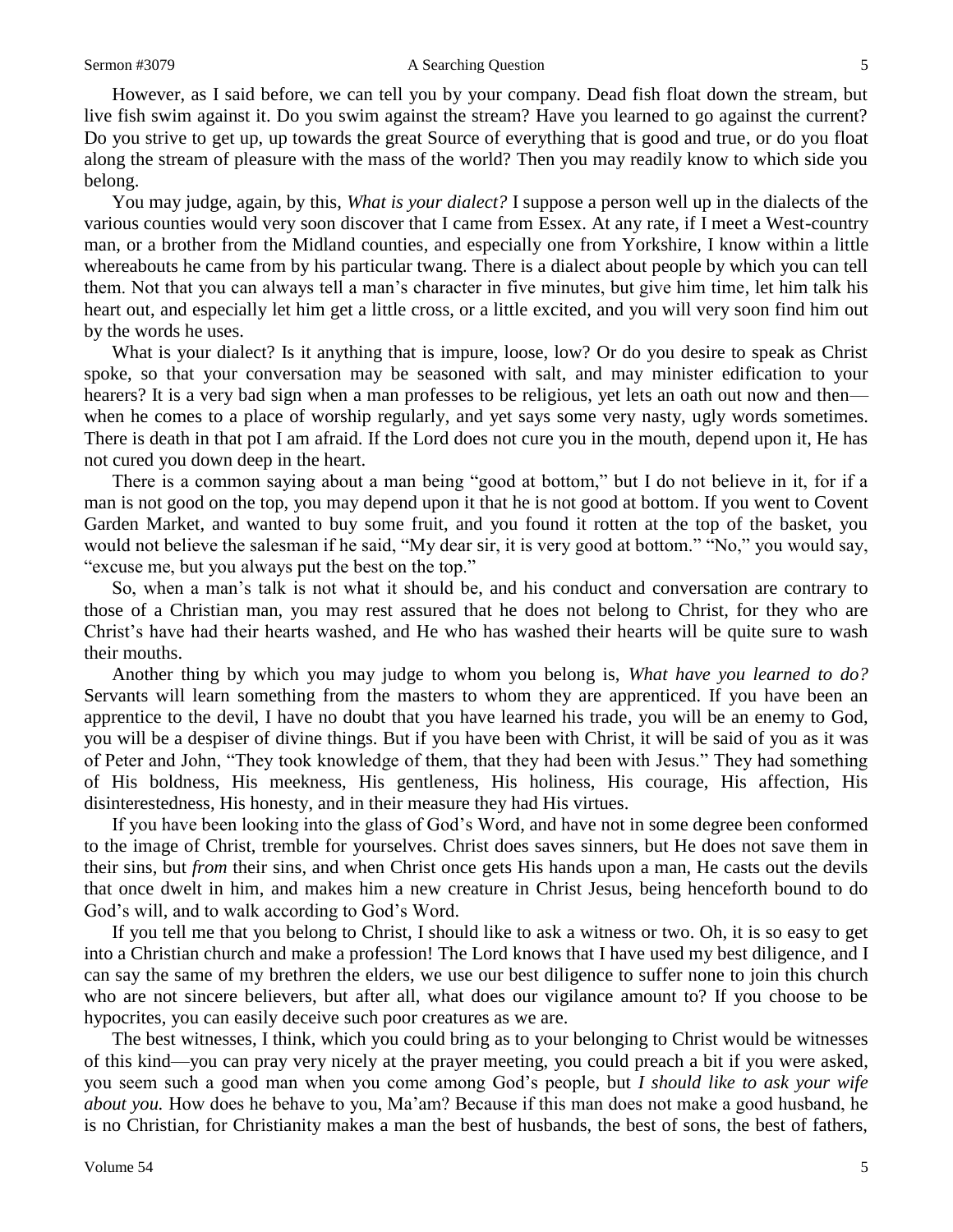the best of brothers, the best of servants. If you are a servant, I should like to ask your master about you. Servants who stand about lazily, propping up walls, and then talk about being Christians, may talk a long while before their masters will believe them. Masters and mistresses, too, who are always in bad tempers, and making much of little faults, and unkind to servants, may talk as long as they will about being like Jesus Christ, but their servants would need a microscope to see the likeness.

I should like to ask the man who professes to be a Christian, *what the angels see him do.* There is a little room upstairs, your closet of devotion, or perhaps you use your bedside for prayer. I should like to know how you behave there. It is not difficult for a man who never prays to make a fine boast of his religion. It is not enough for you to kneel down, but do you ever have any real dealings with God? Do you have real communion with Christ? Do you talk to Him as a man talks to his friend? Do you pour out your heart before Him?

Oh! the heart-searching God knows how many there are who are fair trees without, but are rotten within, how many there are who are but painted harlots. We read in the papers sometimes of certain people who can enamel faces, hide blotches, and make them look beautiful. I wish there were none of this enameling in the Christian world, but I am afraid that there is a great deal of it.

People get enameled up to a certain pitch of piety, but what you need is a religion that will stand the test of the hour of death, of the day of judgment, and of the eyes of the all-searching and all-seeing God, and if you have not this, it matters not how delicately and daintily you may walk before men, nor how much you have been esteemed and respected, God will pull you down, and give a dreadful answer to the question, "To whom belongest thou?"

Ah! this is a question for the preacher, and it is one which he may well ask himself. There are many of you here, perhaps, who have been blessed under my word, who think that surely, surely, the preacher cannot be deceived, but ah! he knows what it is to search his own heart with an awful earnestness, lest, after having preached to others, he himself should be a castaway.

My brethren, you who are associates with me in church work, the deacons and elders, I charge you before the living God, do not take your piety at second-hand. The oldest of you may well search yourselves, for your experience, after all, may be a lie. Unless you have closed with Christ, and have really passed from death unto life, you will not enter into heaven because of your office. And you members of this church, I do pray you, on your knees ask the Master again and again to search your hearts, and see if there be any wicked way in you, and lead you in the way everlasting, for unless your heart is right with Him, you cannot answer this question, "To whom belongest thou?" without a shudder and a fear.

**III.** I must soon close, and as I have so little time left, I will only spend a few minutes in GIVING YOU SOME GOOD ADVICE.

To the Christian let me speak first. You belong to Christ, Christian. You say you do, you know you do. Well, then—what? *Obey Him.* If anybody else wants to be master over you, do not suffer it, for you are Christ's. Let His Word be your law. Let His wish be your will.

You belong to Christ, then *love Him.* Let your heart embrace Him, let your lips sing of Him, let your whole soul be filled with Him. You have been bought with His precious blood, remember the price of your redemption, and do not give a cold heart in return for the warm heart's blood of your Redeemer.

You belong to Christ, then *trust Him.* Rest nowhere but on Him. Day by day sit beneath His cross and view Him as your Savior.

You belong to Christ, then *do be decided for Him.* Never halt, or raise a question about your allegiance to Him. You are Christ's man, you are God's man, then cling to Him. In the olden times, the inhabitants of the county of Durham would never go to the wars with our kings because they claimed an immunity granted them by the bishop. They were called "holy work-folk." They had to attend to the cathedral. So let it be with you, Christian, never go into sin because you are one of the holy work-folk. You are engaged in Christ's work, and you cannot therefore serve Satan. Keep close to Him to whom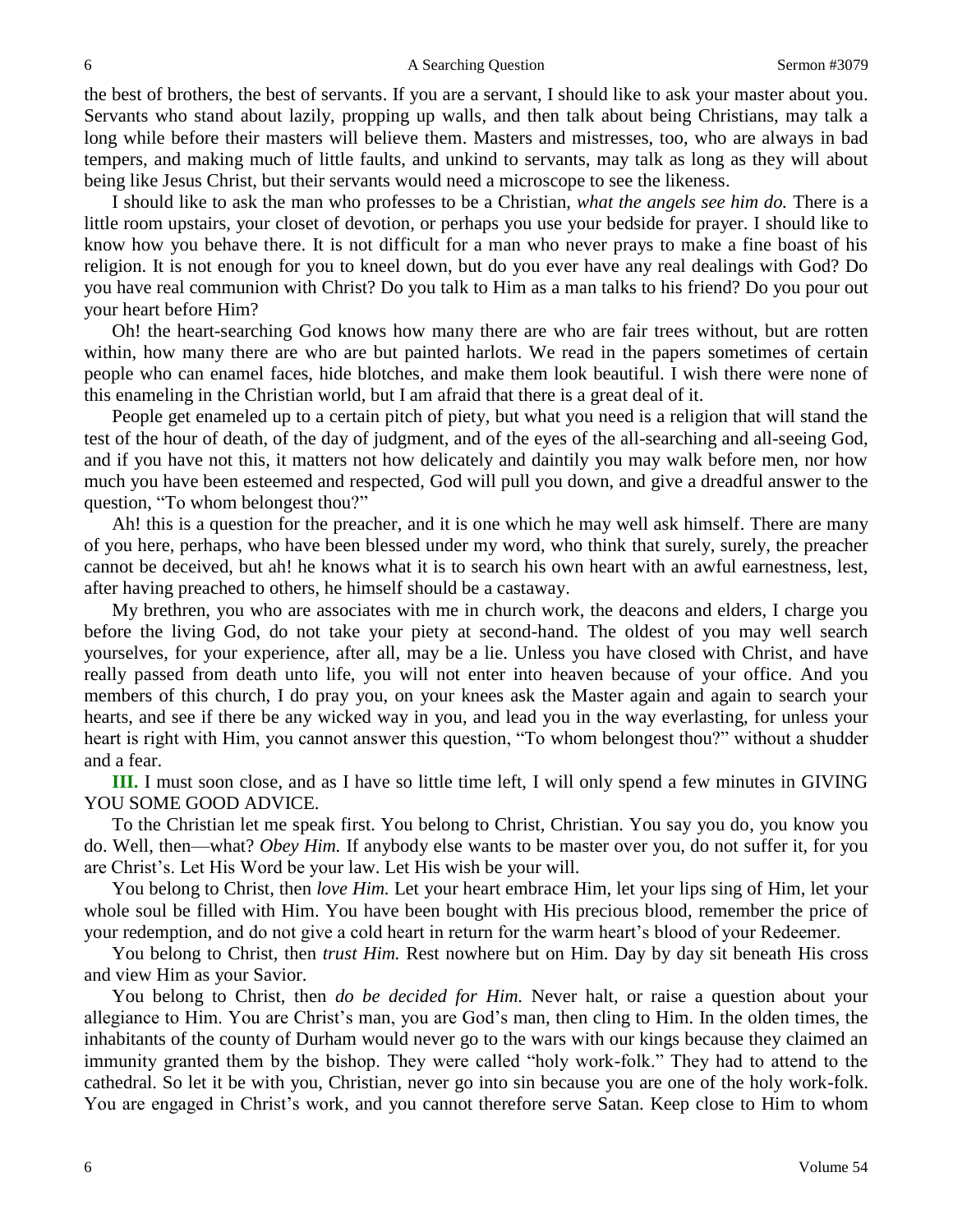#### Sermon #3079 **A Searching Question** 7

you belong—so close to Him that you may grow up into His image, and become like unto Him whose you are and whom you serve.

To those who cannot say that they love Christ, I have a word of advice to give. It is clear that you belong to Satan. Friend, might I whisper a word in your ear? *I would run away from my master if I were you.* He is a bad master, he treats you shamefully now, the joys he gives you are all rotten, they look very pretty, like the apples of Sodom, but when you have grasped them, and they turn into a handful of ashes. After all, your days of pleasure have no real pleasure in them, and your mirth is poor stuff, isn't it? You have spent your money for that which is not bread, and your labor for that which satisfies not.

Recollect that *one of these days Satan will desert you,* I mean, when you come to die. The pleasures which he gives you now will all fail you then. I will tell you what I saw this afternoon as I came here. I daresay you will think it a very curious thing for me to mention. I saw half-a-dozen donkeys turned out on Clapham Common to feed, with the snow two or three inches deep, and I thought to myself, "I daresay the costermongers have been using these poor donkeys to do their work all morning, and this is all that they get for it at last." That is very much how the devil uses his servants, he works them as hard as ever he can while they are alive, and then he has no provender to give them when their life-work is done.

How piteously did Hume's poor mother write to her son when she lay a-dying! She had, at one time, made a profession of religion, but had been induced by her son to give it up, and now she wrote to him and said, "Come and give me some of the consolations of your philosophy which you promised me." Poor Hume had no consolations for her in his philosophy, it was just like being turned out to feed on Clapham Common with all the snow fallen on it. It is a poor, dreary thing, there is nothing there for the soul to feed upon, try as long as it may.

Oh, think of what this master of yours will do for you when you come to stand in the day of judgment! He cannot plead for you, he will be a fellow sinner with you. He will be arraigned at the same bar to be punished as well as you, you may look to him, but if he can do anything, it will only be to laugh at you, and increase your torment!

If I were you, I say again, I would run away from my master. I do not read that that poor man, who was sent into the fields to feed swine, ever gave his master any notice when he left him. His master "sent him into his fields to feed swine; and he would fain have filled his belly with the husks that the swine did eat: and no man gave unto him." Then came the thought, "I will arise and go to my father," and away he went, and did not stop to give his master three months' notice, or tell him he must get someone else. The fact is, it was such a bad place that he was glad to get away from it directly, and he had such a bad master that he started off at once.

I would to God that some sinner here would do the same tonight. Give your master no notice, he does not deserve any. Leave him! You have been sailing under the black flag all these years—thirty, forty, fifty, sixty—there is a grey-headed sinner yonder—seventy years sailing under that black flag. Down with it, sir! Thank God it is not nailed to the mast! It will be when you die, if it is there then, it will be nailed there to float there forever, but it is not nailed to the mast now. Down with it! Down with it! Oh, that the Holy Spirit would pull it down, and put up the blood-red cross in its place, that you might sail henceforth under the flag of Immanuel.

"Well," says one, "I would fain change my master, but would Christ have me?" Try Him, try Him as the prodigal son tried his father. Go you, and put your head into your Father's bosom, and weep out such a confession as this, "I have sinned against heaven, and before You, and am no more worthy to be called Your son," and before you can have finished your confession, you will hear Him saying in your soul, "I have blotted out, as a thick cloud, thy transgressions, and, as a cloud, thy sins."

God is far more ready to forgive you than you are to ask Him for pardon. Only acknowledge your sin, plead the blood of Jesus, put your trust in Him, and my God, my Father, will delight to receive you. He will say, "This my son was dead, and is alive again; he was lost, and is found. "He will be glad, His angels will rejoice, and His saints will make melody.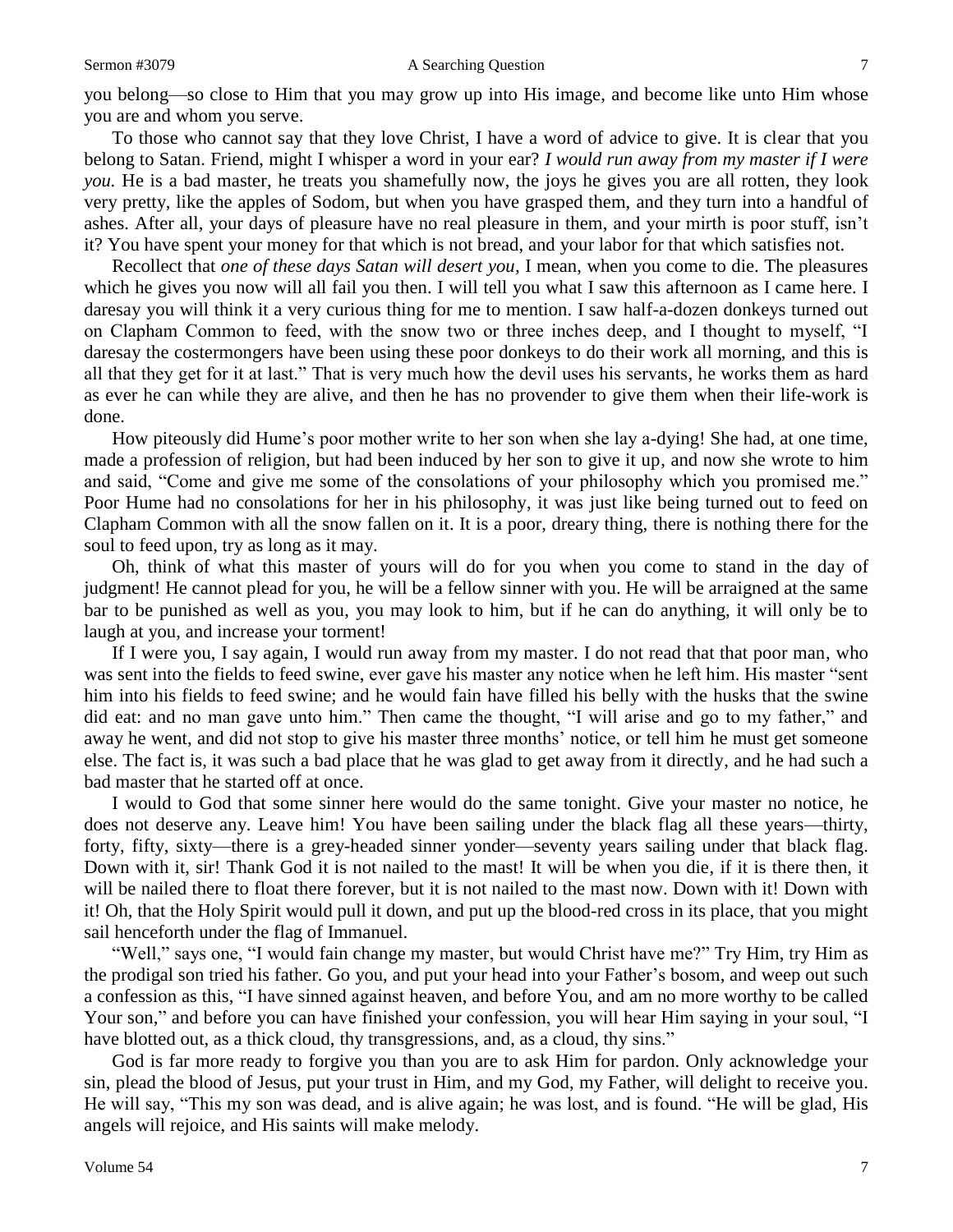# **EXPOSITION BY C. H. SPURGEON**

# *1 SAMUEL 30:1-25*

David had joined the army of the Philistines, but as the Philistine lords suspected him, he was obliged to leave, so he went back to the little city of Ziklag, which King Achish had given him.

**Verses 1-2.** *And it came to pass, when David and his men were come to Ziklag on the third day, that the Amalekites had invaded the south, and Ziklag, and smitten Ziklag, and burned it with fire; and had taken the women captives, that were therein: they slew not any, either great or small, but carried them away, and went on their way.*

They were roving bands of marauders, and no doubt preserved the women alive to sell them for slaves, the main object of those robbers being gain.

**3-4.** *So David and his men came to the city, and, behold, it was burned with fire; and their wives, and their sons, and their daughters were taken captives. Then David and the people that were with him lifted up their voice and wept, until they had no more power to weep.*

Weary with their marching, they had hoped to rest at home, but now that everything was gone, the strong men, who were not often moved to weeping, wept till they could weep no longer, the very sources of tears were dried up by the exceeding heat of their grief.

**5-6.** *And David's two wives were taken captives, Ahinoam the Jezreelitess, and Abigail the wife of Nabal the Carmelite. And David was greatly distressed; for the people spake of stoning him,—*

These rough men, who had not all joined him from the best of motives, now turned against him for having left the city defenseless.

**6.** *Because the soul of all the people was grieved, every man for his sons and for his daughters: but David encouraged himself in the LORD his God.* [See sermon #1606, Ziklag—Or—David Encouraging Himself in His God].

Blessed faith, that finds a secure shelter even amid the ashes of his burned home, and when even his own followers have turned against him!

**7-8.** *And David said to Abiathar the priest, Ahimelech's son, I pray thee, bring me hither the ephod. And Abiathar brought thither the ephod to David. And David inquired at the LORD, saying, Shall I pursue after this troop? shall I overtake them? And he answered him, Pursue: for thou shalt surely overtake them, and without fail recover all.*

The Hebrew runs, "Pursue, for overtaking thou shalt overtake, and recovering thou shalt recover," That is to say, the work shall be done perfectly, and so it was.

**9-17.** *So David went, he and the six hundred men that were with him, and came to the brook Besor,*  where those that were left behind stayed. But David pursued, he and four hundred men: for two hundred *abode behind, which were so faint that they could not go over the brook Besor.* 

*And they found an Egyptian in the field, and brought him to David, and gave him bread, and he did eat; and they made him drink water; and they gave him a piece of a cake of figs, and two clusters of raisins: and when he had eaten, his spirit came again to him: for he had eaten no bread, nor drunk any water, three days and three nights. And David said unto him, To whom belongest thou? And whence art thou? And he said, I am a young man of Egypt, servant to an Amalekite; and my master left me, because three days agone I fell sick. We made an invasion upon the south of the Cherethites, and upon the coast which belongeth to Judah, and upon the south of Caleb; and we burned Ziklag with fire. And David said to him, Canst thou bring me down to this company? And he said, Swear unto me by God, that thou wilt neither kill me, nor deliver me into the hands of my master, and I will bring thee down to this company.* 

*And when he had brought him down, behold they were spread abroad upon all the earth, eating and drinking, and dancing, because of all the great spoil that they had taken out of the land of the Philistines, and out of the land of Judah. And David smote them from the twilight even unto the evening*